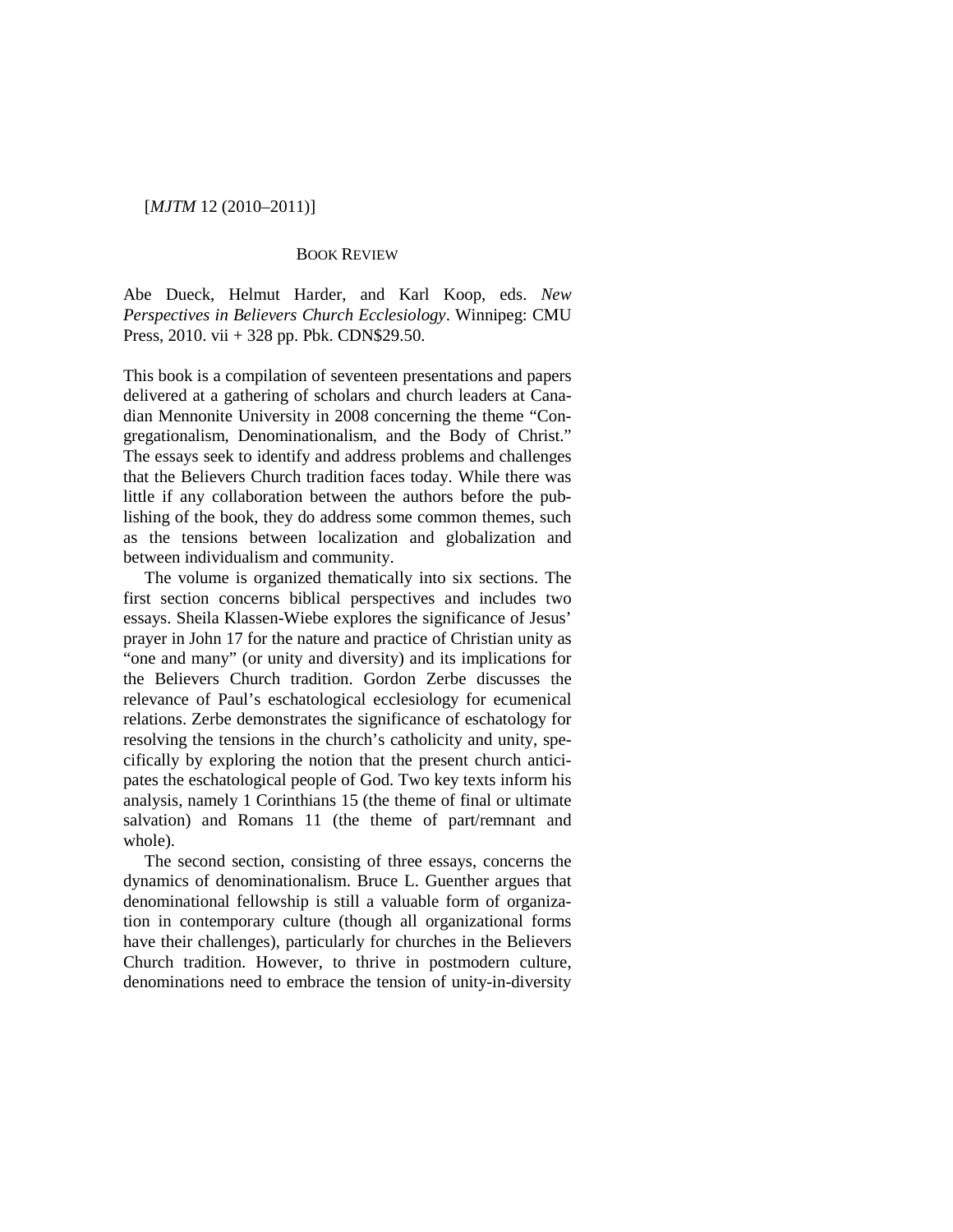#### DUECK *et al. New Perspectives on Believers Church*

and allow for the diverse contextualization of congregational life to occur in various local forms. The second essay, by John J. Friesen, traces three periods of the Mennonite church in Manitoba, including the *Gemeinden* or "fellowship" era (1870s– 1920s), the formation of conferences (1920s–1950s), and the rising prominence of congregations over conferences (1950s– present). Friesen analyzes how the churches practiced being the body of Christ in each of these historical contexts, noting that while their language of faith has in some ways become more individualistic, the churches nevertheless continue to experience a robust communal life together. The third chapter, by Doug Heidebrecht, analyzes the way in which the Mennonite Brethren Church addressed and resolved the issue of women in ministry. He offers this process as a test case for how denominations might enter into healthy debate while maintaining unity in the midst of conflicting convictions. Heidebrecht offers several helpful practical principles in his conclusion.

The third section of the volume reviews classic assumptions of the Believers Church tradition. Fernando Enns argues that the Believers Church model can both learn from and make significant contributions to ecumenical discussions concerning such issues as the relevance of creeds and confessions, avoiding works righteousness and individualism, the nature of authority and accountability, the significance of sacraments and liturgy, and issues concerning the church's relation to the state. He notes that the "believed church" (God's one, holy, catholic, and apostolic church) is wider and larger than the "experienced church" of one's own denomination or tradition. The second article, by Karl Koop, counsels against the tendency in the Believers Church tradition toward simplistic restorationism (i.e., trying to imitate an assumed ideal or "golden age" New Testament church). He reminds congregationally-minded churches that all modes of inquiry and application are framed within particular traditions and that the Bible itself depicts the church as diverse rather than representing a single model. The third essay, by Brian Hamilton, challenges the conventional portrayal of the Believers Church as over-emphasizing imitating or following Christ to the exclusion of the church's incorporation in Christ. Hamilton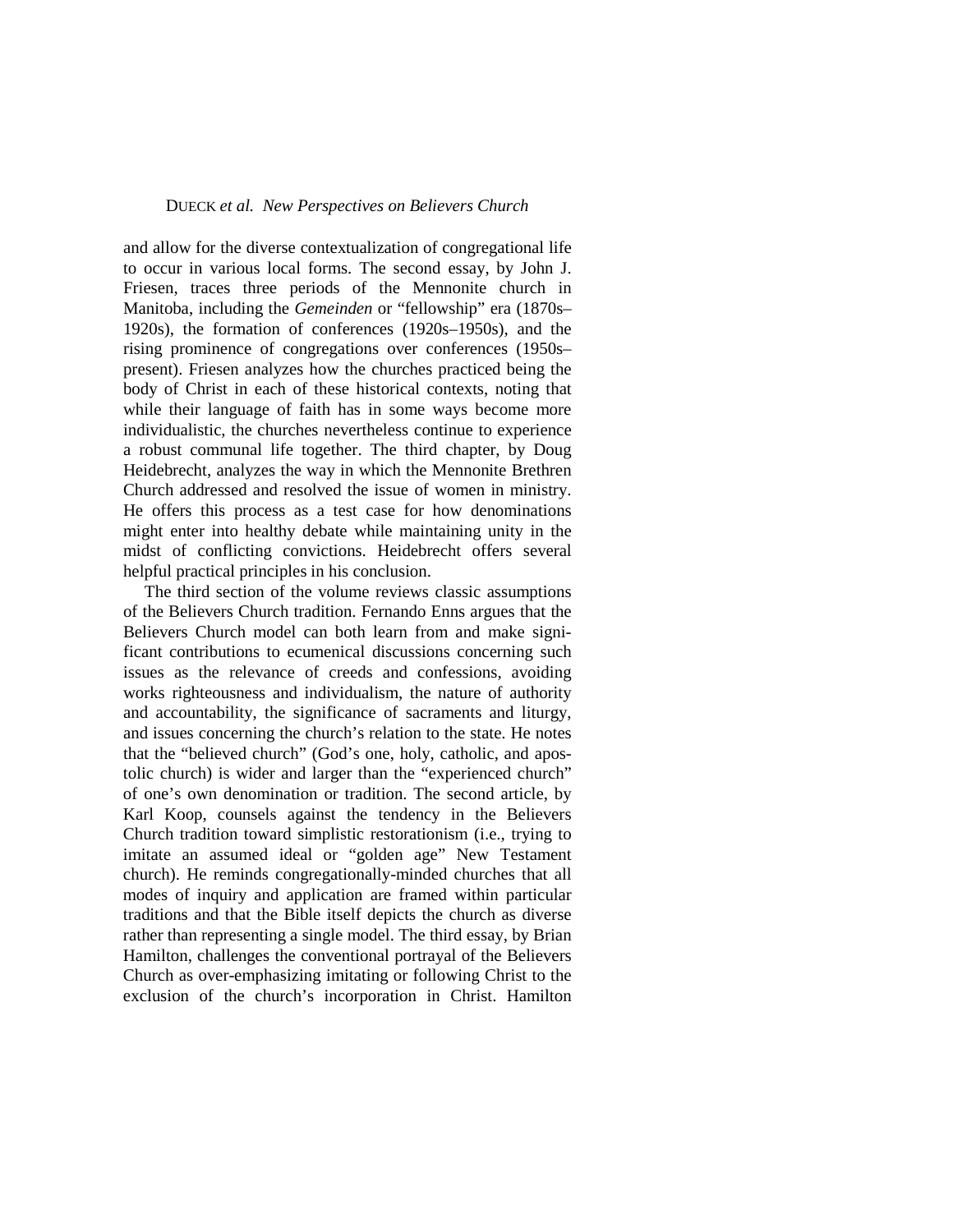## *McMaster Journal of Theology and Ministry* 12

points to Michael Sattler as an influential Believers Church theologian who demonstrated a profound understanding of the union of believers with Christ, a theme that pervades his writing about the church as the body of Christ. In fact, Hamilton argues that the theme of believers' union with Christ within the body of Christ unites Sattler's theological vision and grounds his thinking about discipleship and ethics. The fourth essay, written by Scott Holland, brings Anabaptism into conversation with Pietism. Holland suggests that Anabaptism could balance its strong focus on community by integrating Pietism's spirituality of solitude, its theopoetics of desire, and its epistemology of the heart.

Section four includes two essays that reflect on the relevance of trinitarian theology for the Believers Church tradition. Fernando Enns proposes a trinitarian foundation for Believers Church ecclesiology. Enns draws on three scriptural metaphors for the church, namely, the body of Christ (a historical reality grounded in the incarnation), the people of God (a chosen people), and the temple of the Holy Spirit (indwelling, animating, and uniting the church). He then reflects on the notion of *koinonia* in order to depict the church as *participating* in the Trinity, a move that he argues holds together the three biblical motifs and grounds the church's communal life, worship, service, and mission. Arnold Neufeldt-Fast examines the Believers Church within a trinitarian-missional framework. He traces important trends in trinitarian theology and ecclesiology and argues that the missional nature of the church is grounded in the loving and sending nature of the triune God. Interacting with theologians such as Barth, Moltmann, Volf, and Enns, Neufeldt-Fast suggests that the Believers Church is best described in missional terms—and being missional is, in turn, best described within a trinitarian framework.

Section five includes two chapters that discuss the Lord's Supper and Baptism. Andrea M. Dalton, in dialogue with Pilgram Marpeck, seeks to get beyond the sacrament-symbol impasse that often plagues the Believers Church. Dalton suggests that Marpeck's form of sacramental theology could help the Believers Church 1) grapple with what it means to be the body of Christ, 2) acknowledge both divine initiative and human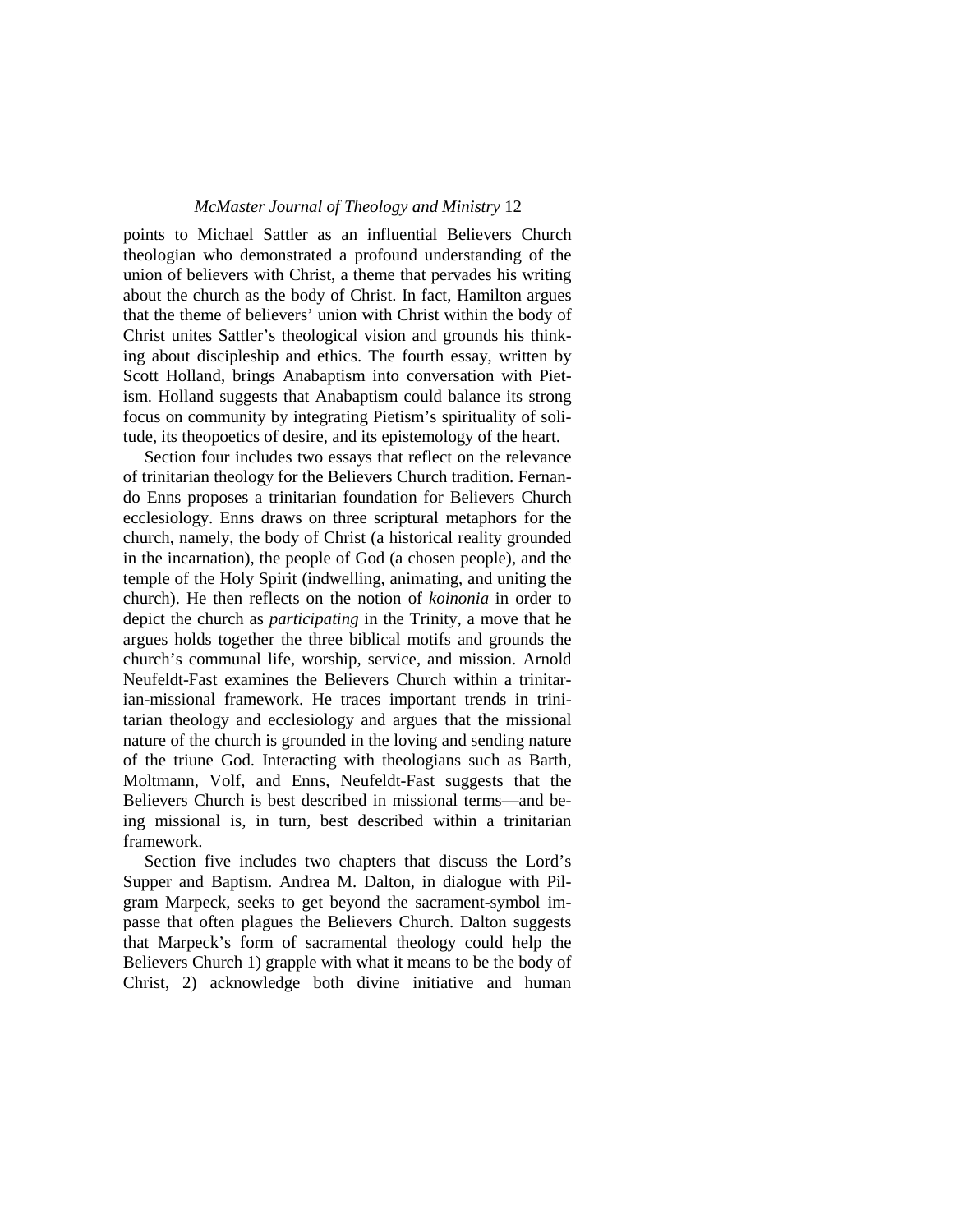#### DUECK *et al. New Perspectives on Believers Church*

responsive sharing, 3) respect the ethical nature of the supper as a meal of love ("Where love is absent—despite the sharing of bread and wine, or loaves and fishes—a supper is not the Lord's"), and, 4) possibly reclaim the term "sacrament" for the Believers Church tradition. In the following chapter, Irma Fast Dueck discusses the problem often experienced in contemporary churches of committed Christians choosing not to be baptized. She views this as a disturbing trend, both from the perspective of theology and anthropology (i.e., when a minority community's defining rituals lose significance or meaning, its identity is threatened by compromise with the dominant culture leading to possible extinction). She discusses possible reasons for the trend and then suggests that a comprehensive solution involves both teaching about baptism in ways that are meaningful and relevant and, perhaps more importantly in our present context, cultivating a church-culture that deeply values and encourages baptism.

The final section discusses recent trends in ecclesiology in relation to the Believers Church tradition. Jonathan Wilson provides the best and most informative essay. He discusses five important movements, including Ancient-Future Christianity (Robert Webber), the *Ekklesia* Project (associated with the ideas of Stanley Hauerwas), the Emergent Church (various representatives), the Missional Church (especially Lesslie Newbigin and the Gospel and Our Culture Network), and the New Monasticism. He suggests that the contemporary Believers Church tradition can learn from each of these movements (though not uncritically), but that New Monasticism potentially provides the most natural and fruitful correspondence. In the next chapter, Gareth Brandt draws parallels between the way Anabaptist theology and the Emergent Church address the problem of individualism. Both movements are decentralized while emphasizing community, both focus on discipleship, and both have a lifeaffirming posture (emphasizing either peace or the sacredness of all life). Paul Doerksen provides a critique of the Emergent Church (personified by Brian McLaren) in the following essay, arguing that much of the movement ironically continues in the tread of a distinctly modern path—the pursuit of relevance. He